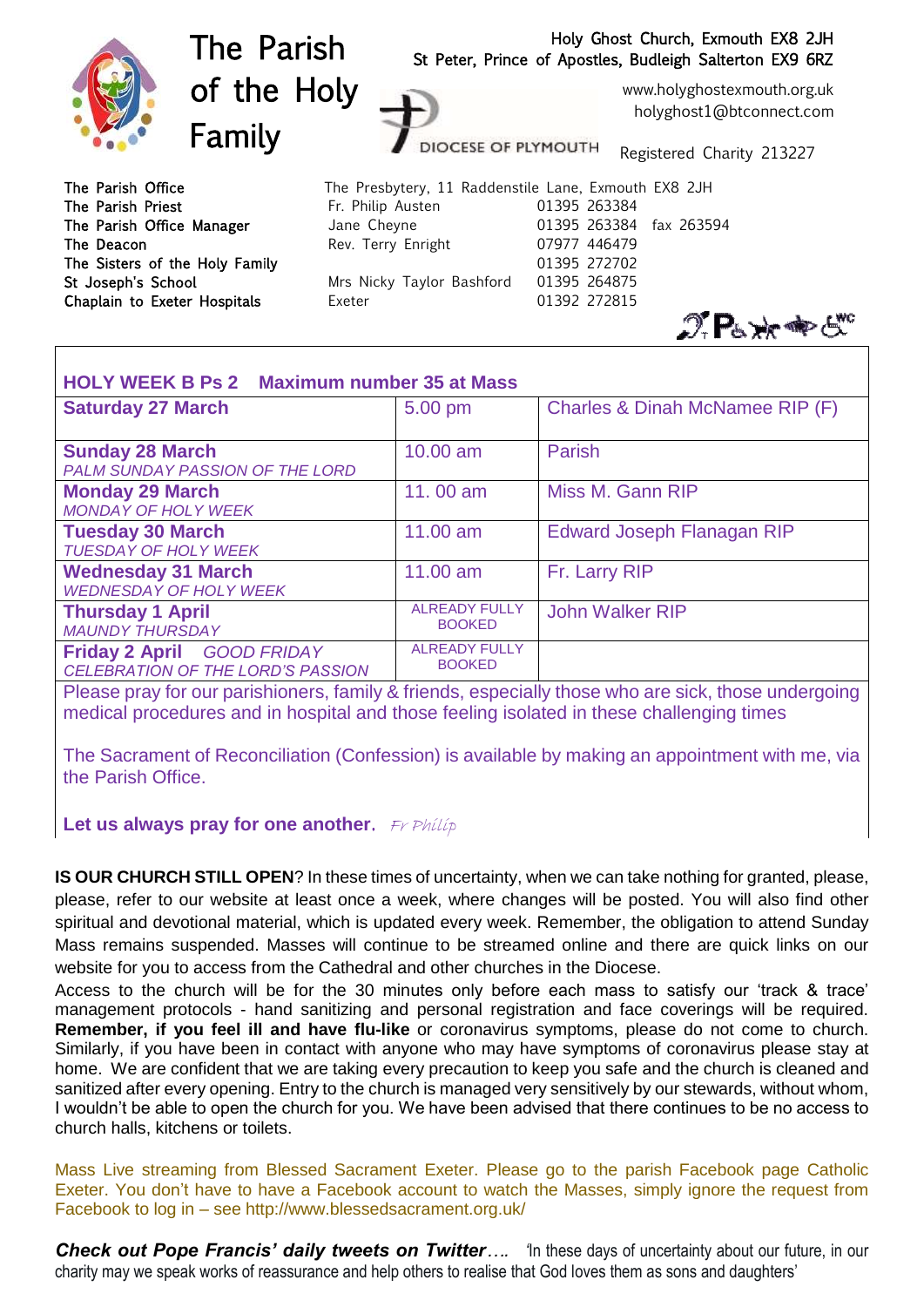

Last year, for the first time in living memory, a pope celebrated a Palm Sunday liturgy without the participation of the people. Pope Francis did this in a virtually empty St. Peter's Basilica. Holy Week 2020 began in the midst of the coronavirus pandemic that has led to severe restrictions on movement being placed on almost half of the world's population.

In his homily, Pope Francis sought to encourage his global audience of countless millions who were following this unique celebration by television, radio or social media. Drawing on the Gospel account of Jesus' passion and crucifixion, he recalled that Jesus "descended into the abyss of our most bitter sufferings, culminating in betrayal and abandonment," and said that from this experience Jesus's message to us today is this: "Do not be afraid, you are not alone. I experienced all your desolation in order to be ever close to you."

I also celebrated last year on my own, in our parish church …. but now, as the restrictions slowly start to ease this year, we can, albeit in very reduced numbers, thankfully celebrate together again.

As we walk through Holy Week together let us remember all our friends and family in our prayers. *Fr. Philip*



**On Wednesday 31st March Bishop Mark and a limited number of the priests of the diocese, will gather at the Cathedral, to celebrate the Chrism Mass.**

This Mass manifests the unity of the priests with their bishop and during the mass Bishop Mark will bless three oils — the Oil of Catechumens, the Oil of the Infirm and consecrate The Holy Chrism. These will be used in the administration of the Sacraments throughout the diocese for the year.

*Watch the Chrism mass live on the Diocesan website at noon on Wednesday 31st March <https://www.plymouth-diocese.org.uk/>*

**STATIONS OF THE CROSS TOGETHER**….Together, at home, as a parish may we all try to pray the Stations each Friday afternoon at 3.00.pm, so that we can be united in prayer while physically distanced.

**ZOOM STATIONS OF THE CROSS….** The UCM invite you to join them for a Zoom Stations of the Cross. This is a short service with images may help you in your contemplation. The Stations will begin at 10.00 am. Clicking on the link below should take you straight in. Any problems please RING (not email) Siobhan Canham on 01395 227729 OR 07517 868 191.

Topic: Parish Holy Family Stations Time: Feb 26, 2021 10:00 AM London Every week on Fri, until Apr 2, 2021 Join Zoom Meeting <https://us02web.zoom.us/j/84728376183?pwd=SmtMM2dSTnMvRFEyeXA3M1YzTERIZz09>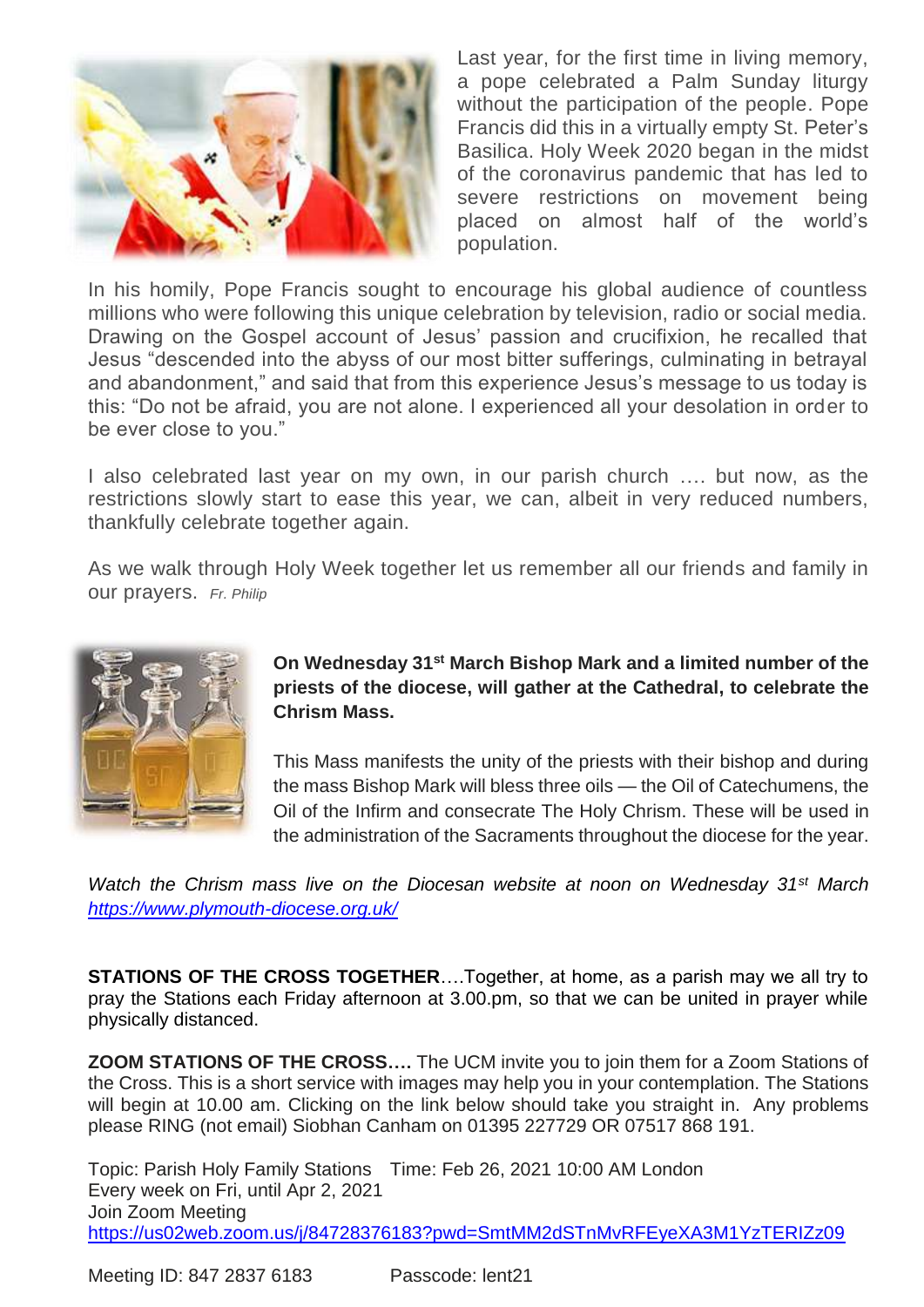

full article see:

#### **Cardinal appeals for [generous](https://www.vaticannews.va/en/church/news/2021-03/cardinal-appeals-for-generous-response-to-holy-land-collection.html) response to Holy Land [Collection](https://www.vaticannews.va/en/church/news/2021-03/cardinal-appeals-for-generous-response-to-holy-land-collection.html) -** Vatican News

'Each year, the Church takes up a collection on Good Friday to assist Christians in the Holy Land and help protect the Holy Places. In a letter addressed to the Bishops of the world, the Cardinal Prefect of the Congregation for the Eastern Churches calls on all Christians to offer their generous support to this year's initiative' To read the

[https://www.vaticannews.va/en/church/news/2021-03/cardinal-appeals-for-generous-response-to](https://www.vaticannews.va/en/church/news/2021-03/cardinal-appeals-for-generous-response-to-holy-land-collection.html)[holy-land-collection.html](https://www.vaticannews.va/en/church/news/2021-03/cardinal-appeals-for-generous-response-to-holy-land-collection.html) www.vaticannews.va

**There will be a box in St. Anne's Cloister from Friday 19th March until Easter to facilitate a 'paper collection' for those of you who wish to support this appeal. Regrettably we are unable to process any coins at this time. Thank you for your support** 

For those of you who can access the parish website, please take the opportunity to reflect on the excellent *Lent at Home* 'retreat resource' offered by David Wells, so well-known to us in the parish for his helpful, challenging and often amusing insights into our spiritual lives. Huge thanks to Dave for sharing these wonderful insights with us.  $Fr.$  Philip



**Have you planted your Seeds of hope and thanksgiving yet?**<br>Back in 2014 when we were planning the celebrations for our centenary year, many of you will remember planting sweet peas. The fruits of your labour filled our churches with colour and perfume for many weeks.

I invite you again to plant your favourite seeds and watch them grow. As we approach spring and summer, with the extension of the mass vaccine roll out and the hope that more of us will be able to return to

celebrate together, you may like to bring a bunch to church, or to school, in thanks for our families, friends and the tremendous community we share

**Fr. Philip's Book Club** DLB (DISTANCED-LENTEN-BOOKCLUB) **Are you in - have you finished reading yet?** A suggestion is that we all read, at least some of, Fratelli tutti and/or The Alchemist. Pope Francis' Encyclical *Fratelli tutti* can be read on the Vatican website. **I will be very interested to hear your comments and there will be a zoom session** for you to attend if you wish Fr. Philip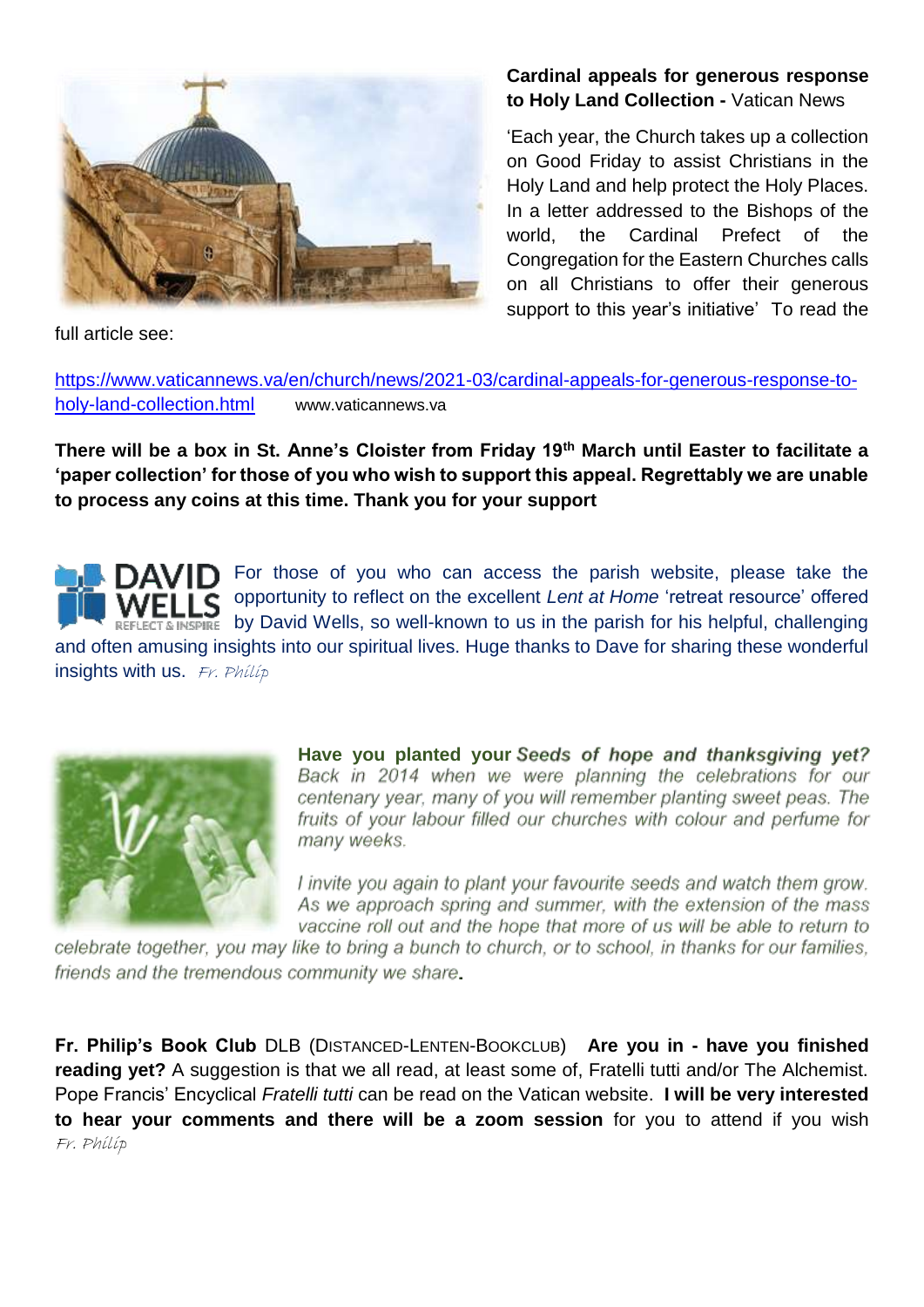#### *WALK WITH US*

*Jesus, you know what it's like to feel abandoned lost and afraid.*

*Walk with us And show us how to walk with others, who live in fear, who face death through hunger or war.*

*Show us how to pray for those we do not know and will not meet, but who are always loved by you.*

*Walk with us Jesus, Amen.*

*Linda Jones/CAFOD* 

https://cafod.org.uk/

## **What does CAFOD do?**

We are an international development charity and the official aid agency of the Catholic Church in England and Wales. We reach out to people living in poverty with practical help, whatever their religion or culture. Through our global Church network, one of the largest in the world, we have the potential to reach everyone. And we campaign for global justice, so that every woman, man and child can live a full and dignified life.

## **Donate to the Lent Appeal 2021**

Your Lenten gift could transform the lives of people like Abdella and his family

https://cafod.org.uk/



 $\mathbf{r}$ 

## **Jeff Cavins' Catholic Bible Study, delivered by Mauro Iannicelli**

An 8-session course on Wednesdays, starting on Wed 7th April, 2021 @7pm

**What is the Bible Timeline Course?** The Bible can be quite intimidating, due to its size and complexity. Many Catholics long to



read the Bible, but they don't know how. The Bible Timeline Study System, developed by Jeff Cavins, uses a phenomenal approach which actually works! It divides the whole Bible into 12 colour-coded Periods, easy to understand and memorise. In our course, Mauro will walk you through each of the 12 Periods. This way, you will clearly see how the many characters and events in Scripture are related to each other in one unified narrative, from Adam & Eve to Jesus Christ. You will grasp the Big Picture of the Bible from start to finish, the Old and New Testament. For life!

Each live-streamed session has a time of discussion with Q&A. Bible Readings and Teaching Summary Notes will be available. Info & Registration: **[www.comeandsee.org](http://www.comeandsee.org/)**

**The Parish Finance Committee** would like to remind you that Easter & Christmas offerings are for your parish priest as he doesn't receive a salary. In previous years special envelopes are used for this purpose. If you would like to give this Easter, please put your donation into an envelope marked 'Easter Offering' and post it through the front door of the presbytery. Thank you for supporting our priest.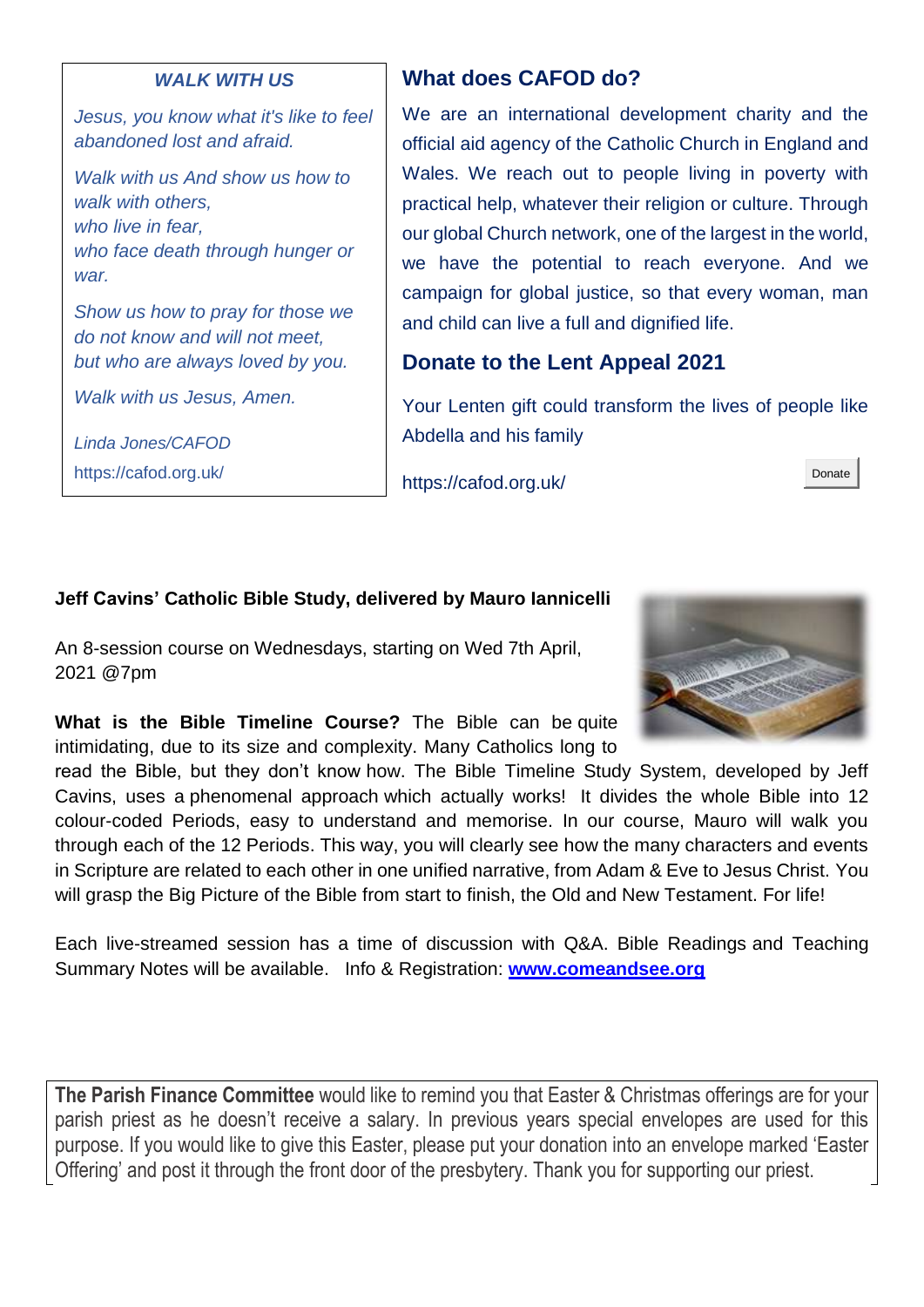# Holy Family Lent Appeal… **The Final Week….**

In his Angelus [address](http://www.vatican.va/content/francesco/en/angelus/2020/documents/papa-francesco_angelus_20201227.html) Dec. 27, the feast of the Holy Family, the pope noted that March 19, 2021, would mark five years since the signing of *Amoris laetitia* (The Joy of Love) following the synods on the family in 2014 and 2015.

He said: *"Today's feast reminds us of the example of evangelising with the family, proposing to us once again the ideal of conjugal and family love, as* 

*underlined in the apostolic exhortation Amoris laetitia, promulgated five years ago this coming March 19. And it will be a year of reflection on Amoris laetitia and it will be an opportunity to focus more closely on the contents of the document..... As of now, I invite everyone to take part in the initiatives that will be promoted during the Year..... Let us entrust our journey, with families all over the world, to the Holy Family of Nazareth, in particular to St. Joseph, the devoted spouse and father."*

Our Parish School, as we all know, is under the patronage of '*St. Joseph, the devoted spouse and father'.* I am asking, therefore, that our Parish Appeal, our 'lenten almsgiving' will be for the benefit of our children in St Joseph's, to recognise, as a community, the untiring effort of all the staff, in enormously trying circumstances, to teach *'gospel values'* to those entrusted to us.

It would be an enormous help if you would make your gift to the school directly since, as a parish, we are currently prohibited from processing cash and cheques.

Please, therefore, place your cheque, payable to *St Joseph's School (Exmouth) PTA* in an envelope marked **Holy Family Lent Appeal.** You may then drop it through the Presbytery letterbox. If you wish to *GiftAid* your donation, please add a note to that effect. If you wish to make a direct gift to the school, please telephone the administration for details on 264875

As we in Lent follow *the paths of hope,* let's meet St. Joseph's *'walking with Jesus to be the best that we can be'.*

# **Thank you from St. Joseph's!**